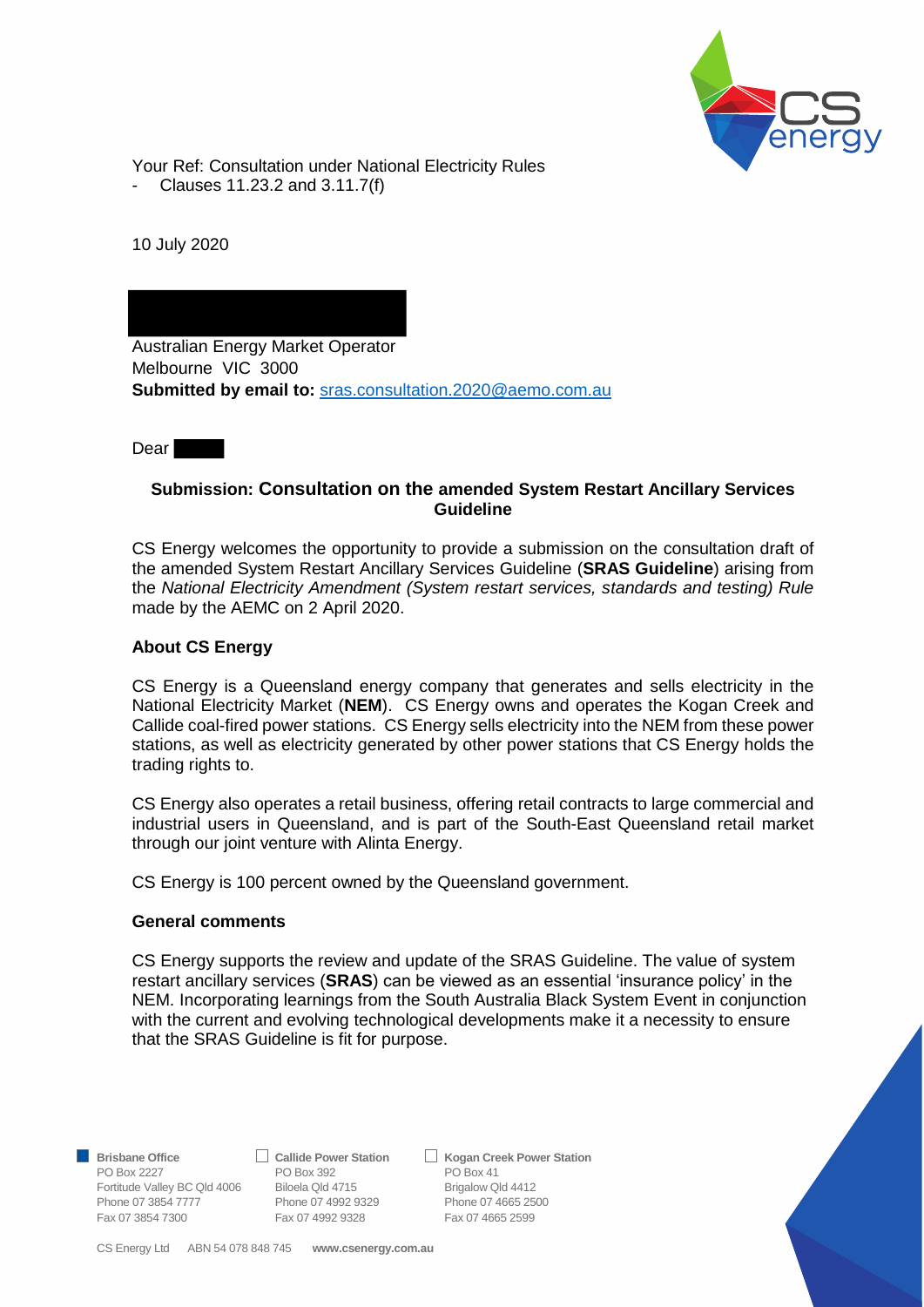CS Energy is generally supportive of the SRAS Guideline. CS Energy has provided feedback on some matters arising from the consultation for consideration by AEMO, which are set out in the Attachment.

Please contact us if you would like to discuss this submission further.

Yours sincerely



Enquiries: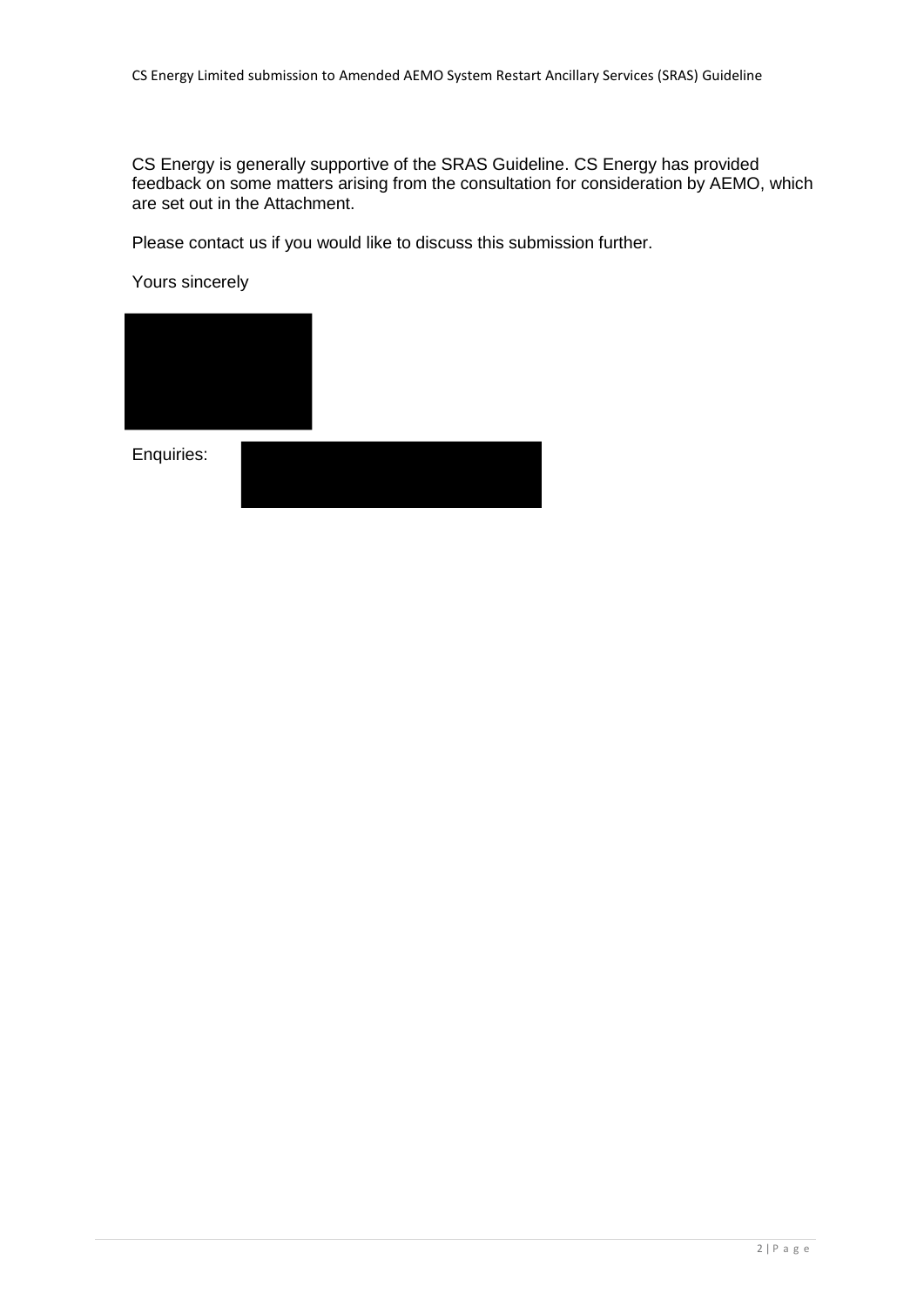# ATTACHMENT

### **1. Amendment to the definition of SRAS and black start capability**

CS Energy considers that the proposed changes to the definition of SRAS and black start capability in the SRAS Guideline provides adequate guidance on the technical requirements for a black start service. AEMO appears to have achieved the appropriate balance between the requirements while remaining, to the extent possible, technologyneutral.

#### **2. Introduction of Restoration Support Services**

CS Energy recognises the challenges in developing suitable amendments to the SRAS Guideline.

As AEMO has stated, the process of specifying the requirements is not straightforward and CS Energy expects the requirements to evolve over further time.

CS Energy is seeking to understand the rationale for the requirement for a Restoration Support Service to be capable of two or more of the attributes described in section 3.4.2 of the SRAS Guideline, as it may preclude AEMO from procuring a legitimate service. For example, a Participant's non-synchronous generating system that incorporates a synchronous condenser would exclude the synchronous condenser from being eligible for consideration as a Restoration Support Service under the proposed guidelines, as it can only provide voltage control.

CS Energy suggests that section 3.4.2 of the SRAS Guideline be amended by replacing the requirement for "*two or more of the attributes*" with "*one or more of the attributes*".

#### **3. Amendment to the SRAS Procurement Objective**

CS Energy broadly supports the factors described in sections 6(c) and (d) of the SRAS Guideline in meeting the requirements of the SRAS Procurement Objective with the inclusion of long-term SRAS contracts in the mix. However, CS Energy would encourage AEMO to ensure it seeks the appropriate balance between the duration of such contracts and inadvertently creating barriers to entry by excluding the benefits of new entry and technological advances that can meet the requirements of an evolving technical envelope of the NEM power system from a SRAS perspective. Such an outcome would impact on the delivery of the lowest long-term cost and value to the consumer.

#### **4. New framework for the physical testing of system restart paths**

CS Energy views the proposed framework for the physical testing of system restart paths as technically sound. However, the degree of complexity, logistics and risk are likely to increase proportionally with the length of the system restart path ultimately resulting in the costs outweighing the benefits by an increasing and significant amount at some stage.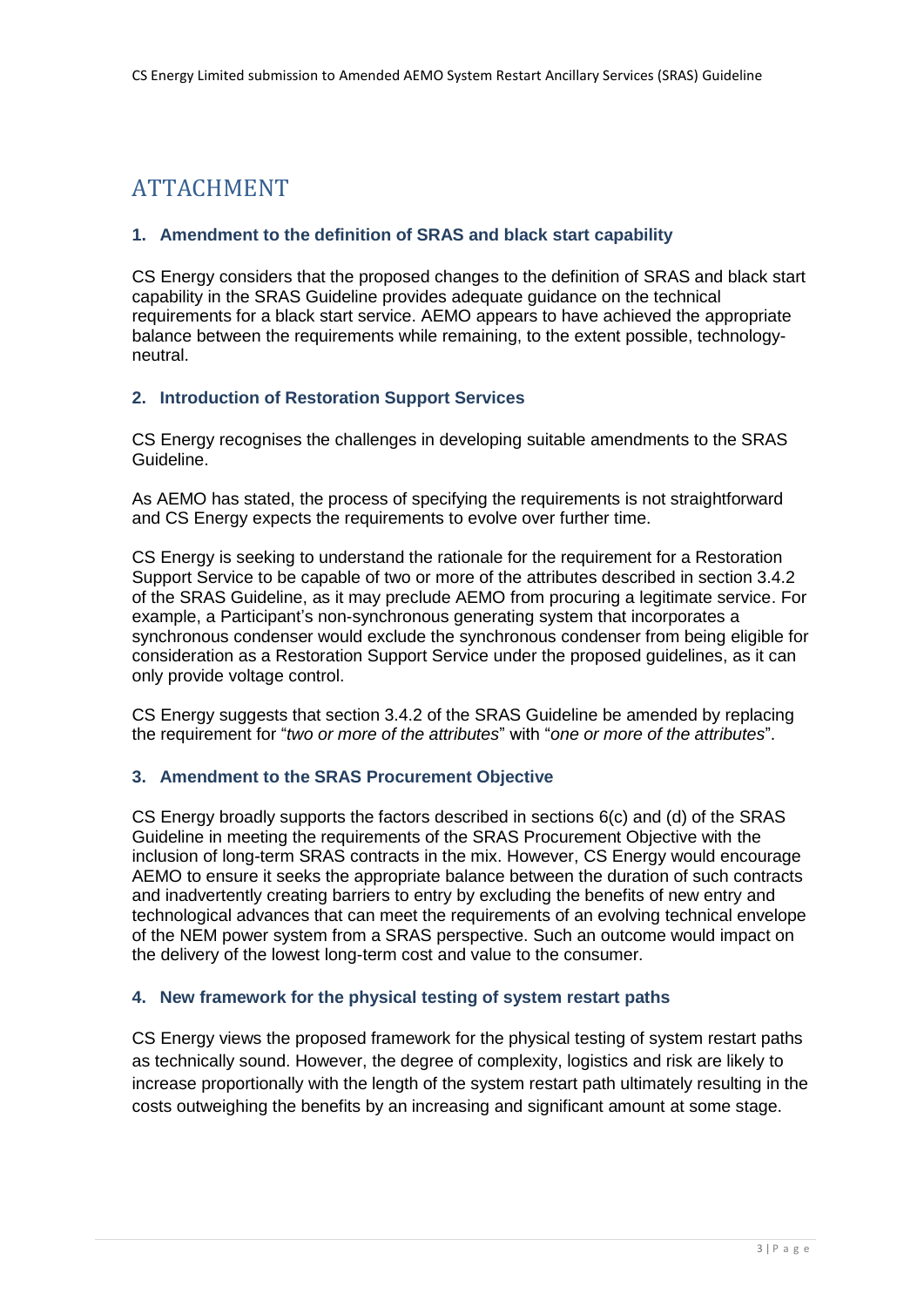CS Energy would encourage AEMO to identify the most effective SRAS test to the extent possible to ensure that it can best replicate how the SRAS is expected to be used in a real event without compromising good operating practice and minimising the impact on the market.

Furthermore, further detail is required in the SRAS Guideline in relation to the Restart Test Participant that includes:

- i) selection process of the Restart Test Participant;
- ii) provision of advice by AEMO to the Restart Test Participant;
- iii) specification by AEMO to the Restart Test Participant detailing the requirements and expectations arising from the SRAS test;
- iv) provision for the Restart Test Participant to provide relevant input to the SRAS test;
- v) AEMO to specify data and reporting requirements to the Restart Test Participant; and
- vi) if the Restart Test Participant does not have the required data recording equipment, and if required, is this a legitimate third-party cost?

The SRAS Guideline does not make provision for advice to the market of AEMO's intention to conduct a SRAS Test, which under the proposed SRAS Guidelines will extend along the system restart path (to the extent possible) in contrast to the current arrangements which test to the delivery point. CS Energy recognises the challenge this may pose to AEMO to manage the balance of informing the market and maintaining the required level of confidentiality. CS Energy encourages AEMO to include in the SRAS Guidelines a requirement to provide some level of information to the market if testing along the system restart path.

## **5. SRAS testing and test procedures**

CS Energy is broadly supportive of the proposed test regime detailed in section 4 of the SRAS Guideline subject to the inclusion of a clause requiring AEMO to provide an appropriate level of detail to the market justifying a System Restart Test under section 4.5.1. This level of transparency will also enable the Restart Test Participants whose plant is impacted by the proposed System Restart Test to understand and how to comply with their obligations arising from the proposed test.

CS Energy agrees that it is highly likely that differences will arise between a test procedure and the actual restart procedures – as acknowledged in the SRAS Guidelines a test will never be able to mimic real event conditions. It is an imperative that the differences be identified and recorded with an appropriate level of detail to ensure that there is a clear understanding of the differences and their operational applicability by the key stakeholders to the process.